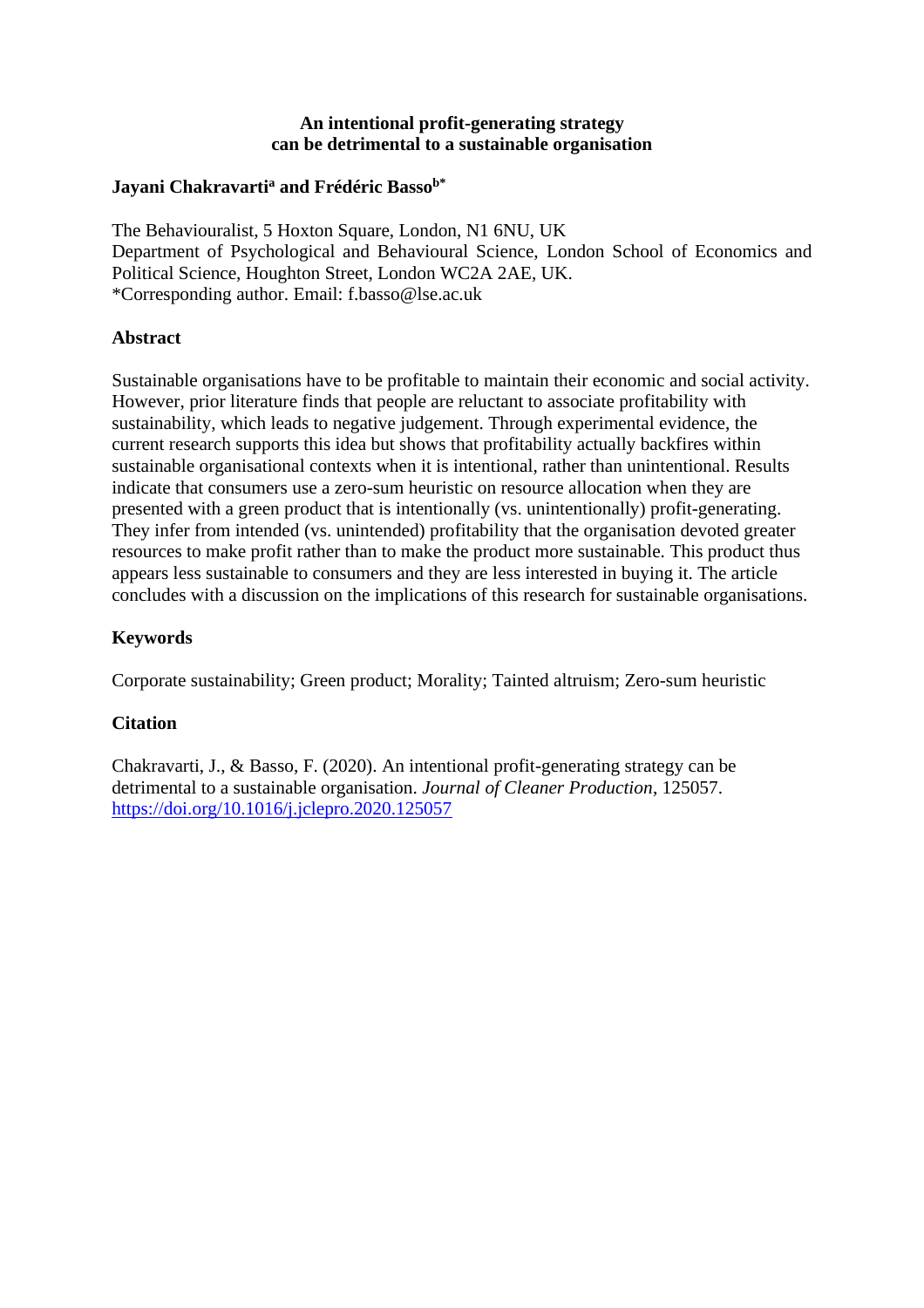### **An intentional profit-generating strategy can be detrimental to a sustainable organisation**

### **Introduction**

The past few decades have witnessed an increased social consciousness about the rising global threat of climate change. This increased awareness has led to greater numbers of consumers looking to switch to sustainable products, as well as a rapid growth in sustainable organisations to meet this rising demand. Organisations that prioritise sustainability seek to develop products that aim to reduce environmental damage, through the processes of design, manufacturing, packaging, recycling and so on (Dangelico and Vocalelli, 2017; Ginsberg and Bloom, 2004). One of the major challenges that sustainable organisations face is formulating the right "green-marketing" strategy for their products. The philosophy behind green marketing is quite different from traditional marketing theories. With a green marketing approach, it is important to understand not only commercial exchange relationships, but also the organisation's relationship with society (Chamorro and Bañegil, 2006) and consumer perceptions of the same. As such, sustainable organisations face some challenges pertaining to consumer attitudes and perceptions that are unique to this industry. First, they face additional public scrutiny over making misleading or exaggerated claims about the sustainability of their products, a phenomenon termed as 'greenwashing' (Delmas and Burbano, 2011). Sustainable organisations are under additional pressure to gain consumer trust and develop a marketing strategy that successfully tackles scepticism, confusion, and distrust amongst consumers (Goh and Balaji, 2016). Second, sustainable organisations can also face negative judgement if they are perceived by consumers as adopting a strategy designed to maximise profits (Makov and Newman, 2016). In this article, we suggest that manipulating intentionality in the context of profit making increases this negative judgement because it favours the adoption of a zero-sum heuristic in which superiority in terms of profitability is compensated by inferiority in terms of sustainability. More specifically, through experimental evidence, the present research shows that when consumers are presented with a profit-generating strategy that is intentional (vs. unintentional), they infer that the organisation is devoting greater resources to make profit rather than to make the product more sustainable, which leads to lower perceived eco-friendliness and lower intentions to buy. The implications of this research for green marketing strategy within sustainable organisations are discussed in conclusion.

#### **1. Perceptions of profit-making in sustainable organisations**

The academic debate around the rationale behind organisations seeking sustainability suggests two main perspectives. First, the profit-seeking theory, or "business case" discourse, argues that companies will adopt sustainable practices for the purpose of increasing their profits, creating financial advantages, and for economic success of the organisation (e.g., Lee, 2008; Rode et al., 2020; Schaltegger and Hörisch, 2017; Windsor, 2006). Second, the legitimacy-seeking view emphasises the importance of social and cultural norms, societal obligations, and expectations in driving sustainability decisions (Bruton et al., 2010). This theory argues that companies strive for sustainability to seek legitimacy by meeting societal obligations, rather than for profit maximisation (Lansiluoto and Jarvenpaa, 2010), which in turn shapes consumers' perceptions of pro-environmental organisations. At organisational level, consumers can form certain perceptions regarding marketing strategies based on an organisation's reputation for prioritising social responsibility or quality. For instance, research showed that consumers have more favourable responses towards low-fit brand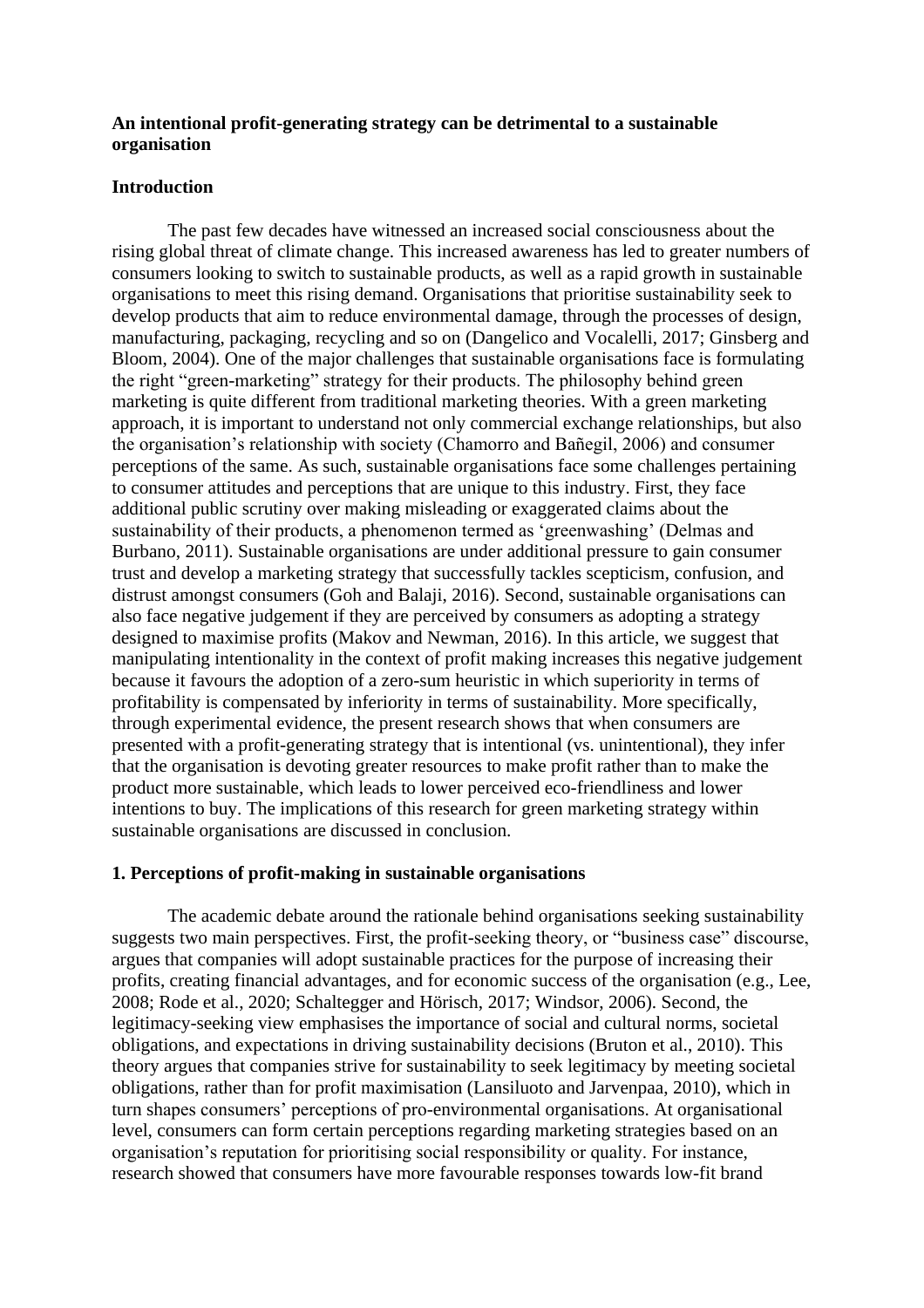extensions and are more likely to support them when an organisation has a reputation for social responsibility (Johnson et al., 2019).

People perceive pro-environmental behaviour as an act that is not motivated by self-interest but performed for the welfare of others and the environment (Asensio and Delmas, 2015). Prior literature shows that pursuing self-interest during acts that are charitable or pro-social in nature, is negatively perceived (Benkler, 2011). Self-interest and market-oriented outcomes are seen to have a corrupting influence on behaviours that are communally oriented (e.g., Bhattacharjee et al., 2017; Newman and Cain, 2014). An example of this is a study inspired by the controversy around Pallotta Teamworks, a for-profit organisation that raised money for charity, which showed that people are willing to forgo earning more money for a charity when the promoter raising money for this charity also made profit (Newman and Cain, 2014). Studies also find that there are differences in consumers' attitudes towards profit-generating aspects of social organisations as compared to for-profit enterprises (e.g., Lee et al., 2017). For instance, people perceive profit-making aspects of social enterprises as less favourable, including payment of higher salaries to employees of social organisations (Choi et al., 2020). Similarly, studies show that the acceptance of green products is reduced when they are marketed with monetary incentives (Muradian et al., 2013) and increased when associated with altruistic and pro-social incentives (Bolderdijk et al., 2013). Consumers perceive organisational "win-win" strategies that aim to increase profits while meeting environmental goals as less favourable than strategies that focus solely on profit-maximisation, without any sustainability initiatives (Makov and Newman, 2016).

The tension between market and communal relationships is presented as one of the main mechanisms explaining why organisations are negatively evaluated when proenvironmental efforts provide self-interested gains. Market and communal relationships are characterised by a different set of social norms, values and codes of conduct (Tetlock and McGraw, 2005). In market relationships, goods and services are exchanged for money and there exists a directly proportional relationship between effort and payment. On the other hand, communal relationships involve unilateral exchanges without any monetary involvement and effort is fuelled instead by pro-social or altruistic motives (Heyman and Ariely, 2004). Thus, when there is an interaction between market and communal relationships, monetary incentives can cause a decline in pro-social behaviour (Frey and Jegen, 2001; Gneezy and Rustichini, 2000; Mellström and Johannesson, 2008). Combining profit-making and pro-social motives presents a clash between what is perceived as "profane" and "sacred", which are two distinct psychological divides (Heyman and Ariely, 2004). Actions or strategies that promote both profits and pro-social objectives (such as environmental sustainability) can be perceived as breaching the fine line that exists between social relationships that are communally oriented versus those that are profit-oriented. Recent research has also highlighted a complementary explanation. Studies examining perceptions of profit-making firms show that people hold negative views regarding their effects on society (Aaker et al., 2010; Bhattacharjee et al., 2017). Indeed, it has been found that people tend to adopt a zero-sum heuristic when considering profitability. Namely, people consider that increasing profitability is achieved by sacrificing societal benefits, which nurtures anti-profit beliefs (Batthacharjee et al., 2017). For instance, organisations are seen as being more harmful to society when they are labelled "for-profit" rather than "non-profit," and increasing harm to society is considered as a strategy for increasing profitability (Batthacharjee et al., 2017). Along this line of argument, a profit-making strategy appears to be incompatible with a sustainable goal, which is supposed to benefit society.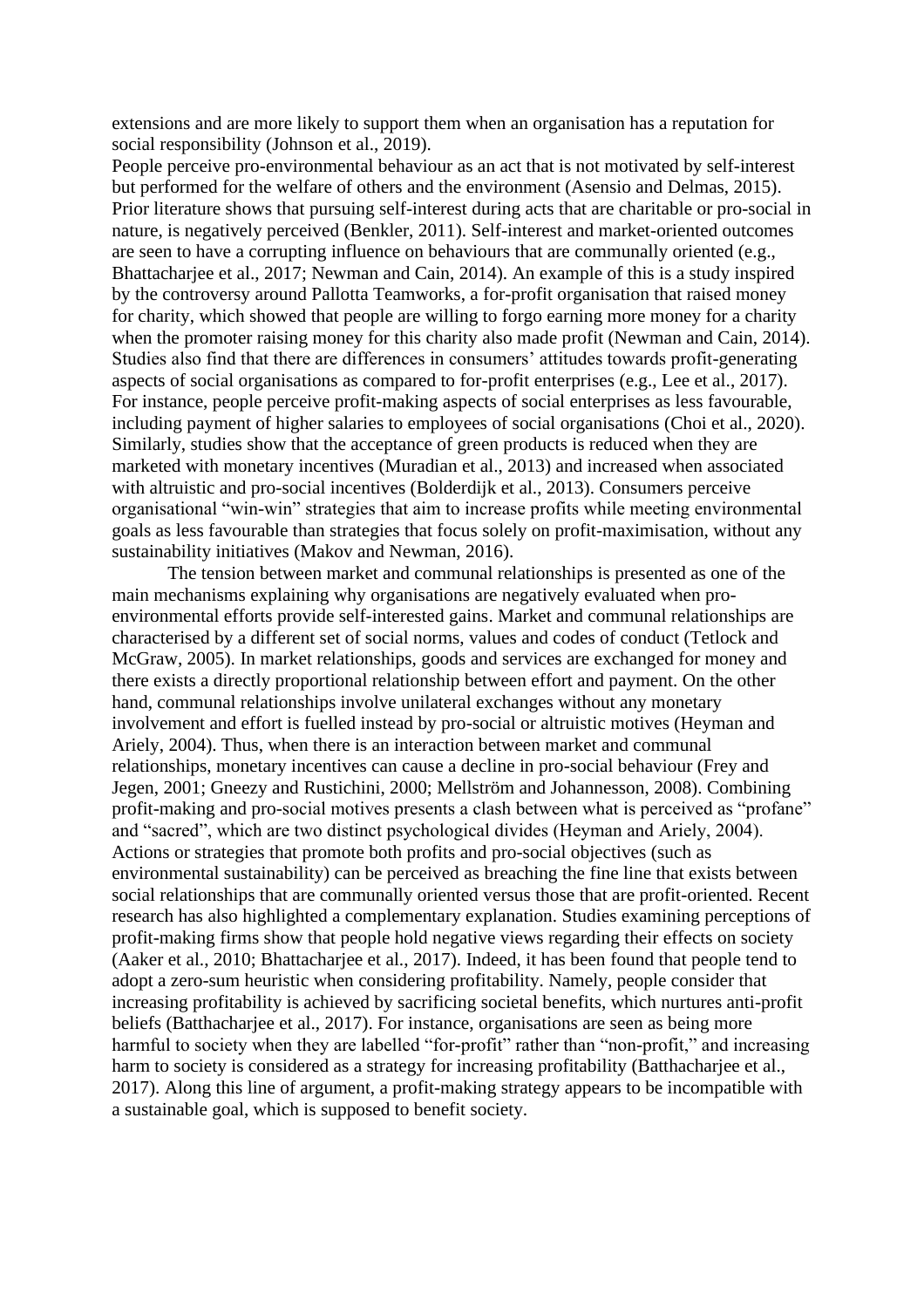# **2. Perceptions of intentions and resource allocation**

The way sustainable organisations communicate their intentions may however influence perceptions. Studies show that people often use intentions as strong indicators for making judgements about behaviours and social interactions. For instance, selfish intentions are equated with negative outcomes, even when this is not the case (Inbar et al., 2012). By extension, profit intentions are considered harmful to society and lead to negative judgements, even though they may be mutually beneficial to the company and to society (Bhattacharjee et al., 2017). Given that profit intentions are equated with societal harm (Bhattacharjee et al., 2017) and that intended harms are considered more blameworthy than equivalent unintended harms (Knobe, 2006), intentions can act as important heuristics in decision-making and play an influential role in shaping how people judge outcomes about economic actors.

Interestingly, manipulating intentionality also plays an essential role in consumers' evaluations of a product. For example, when organisations present themselves as intentionally making a product better for the environment, consumers have lower intentions to buy it. This is because they are more likely to consider that the organisation devoted greater resources toward sustainability and invested fewer resources in quality (Newman et al., 2014). As for anti-profit beliefs (Bhattacharjee et al., 2017), the cognitive mechanism that underlies this reasoning is based on consumer perceptions of resource allocation as zero-sum (Chernev, 2007). The zero-sum heuristic here suggests that, when a given product (e.g., a household cleaner) is presented as designed to be superior on one characteristic (e.g., sustainability), consumers tend to consider that this superiority is compensated by inferiority on another one (e.g., quality), which in turn leads to negative perceptions among consumers (Newman et al., 2014). The effect of the zero-sum heuristic on these negative perceptions can nonetheless be attenuated when consumers are given information that the organisation unintentionally (rather than intentionally) made the product better for the environment. In other words, consumers perceive sustainable products more favourably when the environmental benefits are an unintended consequence of production, rather than an intentional effort (Newman et al., 2014).

Against this background, we investigate whether marketing strategies where sustainable organisations present themselves as intentionally profit-making, influence consumer perceptions and willingness to purchase a product. When sustainable organisations indicate that a product is intentionally profit-making, consumers perceive the organisation as primarily market oriented rather than communally oriented. Information on intentionality will then lead to perceptions about resource allocation – consumers will infer that the organisation devoted greater resources to making profits rather than increasing product sustainability. This product will thus appear less sustainable and consumers will be less interested in buying it. Through a specific serial mediation model, we thus hypothesise that when a sustainable product is said to be intentionally (vs. unintentionally) profit-generating, consumers will infer that the organisation diverted more resources away from making this product better for the environment. This inference about resource allocation will lead to lower eco-friendliness ratings and lower purchase intent (i.e., intention to be market-oriented => resource allocation  $\Rightarrow$  eco-friendliness  $\Rightarrow$  purchase intent). In line with this argument, we hypothesise that: **H1a**

Consumers will infer that a sustainable organisation diverted more resources away from making a product better for the environment when it is intentionally (vs. unintentionally) profit-generating.

#### **H1b**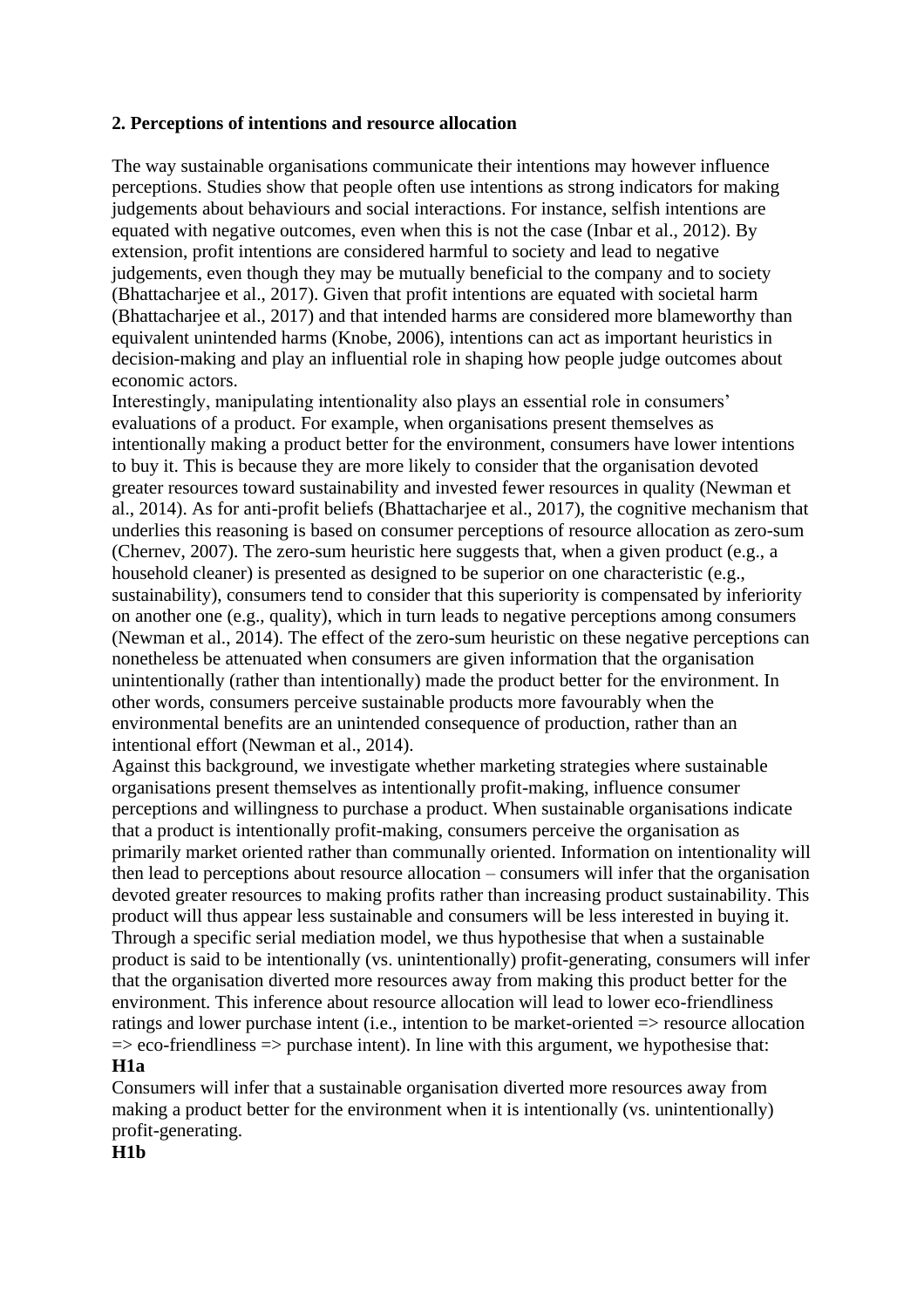Consumers will infer that a sustainable product is less eco-friendly when it is intentionally (vs. unintentionally) profit-generating.

### **H1c**

Consumers will be less likely to purchase a sustainable product when it is intentionally (vs. unintentionally) profit-generating.

## **3. Perceptions of intentional versus unintentional profit-generating strategies in sustainable organisations**

Through an online experiment, we tested the effect of manipulating intentionality to generate profits, and whether this influenced purchase intent and consumer perceptions regarding resource allocation. The experiment tested our set of hypotheses through a serial mediation model. According to this model, when a sustainable organisation is intentionally profit-generating, consumers will infer that this organisation diverted resources away from making this product sustainable (H1a), which will decrease its eco-friendliness (H1b) and intentions to buy it (H1c) (i.e., intention to be market-oriented  $\Rightarrow$  resource allocation  $\Rightarrow$  ecofriendliness => purchase intent). We followed the procedure described by Newman et al. (2014) to manipulate intentionality to make reference to the organisation's allocation of resources.

## **4. Method**

One-hundred participants were recruited from Amazon's Mechanical Turk in exchange for \$0.40 compensation. The experiment was run online (using Qualtrics) as a twocondition (profit: intended, unintended) between-subjects design. This study was approved by the ethics committee of the Department of Psychological and Behavioural Science of the London School of Economics. The following quality control techniques recommended for research on Amazon's Mechanical Turk (e.g., Friesen et al., 2014; Mason and Suri, 2012) were used for participant screening: (a) timing checks; (b) 'red herring' questionnaire item embedded in the NEP Scale; (c) specific manipulation check about intentionality, (d) a voluntary withdrawal question at the end of the study asking participants whether they answered with care and diligence, explicitly stating that there would be no penalty for answering 'no'; leaving seventy-one participants (Female = 27; *Mage* = 37.58; *SD* = 11.41). All participants were first presented with a description of NetRetail as an environmentally sustainable organisation. They were told that NetRetail manufactures eco-friendly household products and has been developing a new formula for dishwashing soap. Participants in the 'unintended' condition learnt that: '*As an unintended consequence, this new dishwashing soap is significantly more profit-generating than competing brands'*, while in the other condition, profit occurred as 'initially intended' (see Appendix). Participants then assessed the product's eco-friendliness ('*How eco-friendly do you think this new dishwashing soap is?*' 1 = *Not at all eco-friendly*, 9 = *Very eco-friendly*). They also reported their agreement with the following resource allocation statement: '*Do you think that in order to make the dishwashing soap more profit-generating, the company took resources away from making this product better for the environment?*' (1 = *Definitely not*, 9 = *Definitely*). Participants then indicated their intention to buy this product on a 9-point scale ('*How likely are you to buy this product?*' 1 = *Not at all likely*, 9 = *Very likely*). Last, to control for pro-environmental attitudes, at the very end of the study, participants were also asked to complete the 15-item New Ecological Paradigm (NEP) Scale and their responses on a 5-point scale (1 = *Strongly agree*, 5 = *Strongly disagree*) were summated according to the scoring system suggested (Dunlap et al., 2000).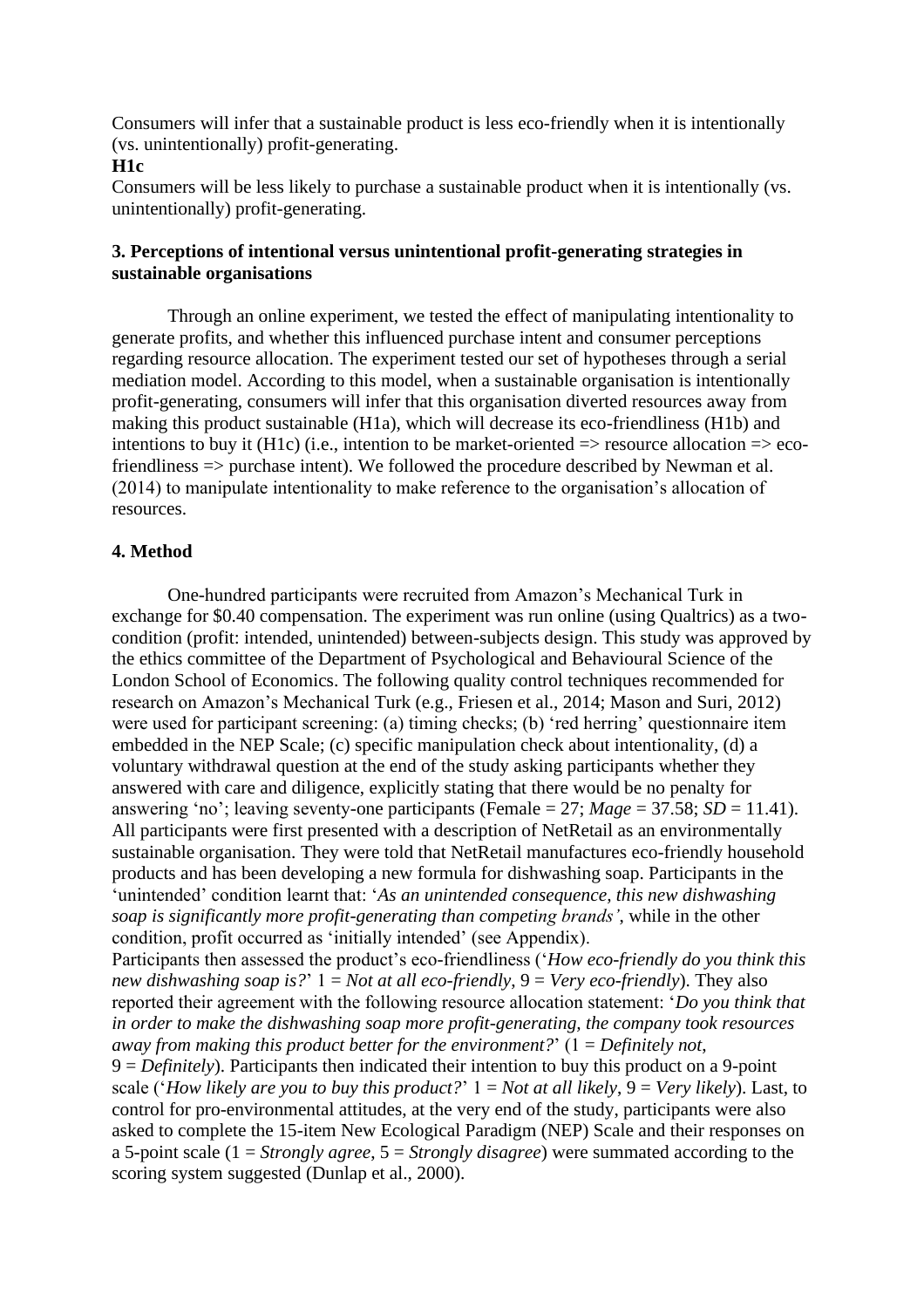# **5. Results**

*Manipulation checks.* Bilateral independent t-tests revealed that pro-environmental attitudes were similar amongst participants in both conditions  $(M_{\text{Intended}} = 40.21, SD = 4.99)$ ; *M*Unintended = 40.86, *SD* = 3.95;  $t(69)$  = -.62,  $p = .54$ ).

*Resource allocation.* As predicted, bilateral independent *t*-test revealed that participants thought that the green organisation had diverted more resources away from making this product better for the environment when it was intentionally  $(M = 5.88, SD = 1.98)$  (vs. unintentionally;  $M = 4.51$ ,  $SD = 2.09$ ) profit-generating ( $t(69) = 2.83$ ,  $p = .006$ ). Thus H1a was supported.

*Eco-friendliness*. Bilateral independent *t*-test confirmed that eco-friendliness was rated lower when the green product was intentionally  $(M = 5.68, SD = 2.14)$  (vs. unintentionally; *M* = 6.73, *SD* = 1.64) profit-generating  $(t(69) = -2.33, p = .022)$ . Thus H1b was supported. *Purchase intent.* Consistent with H1c, participants expressed lower purchase intent when the green product was intentionally ( $M = 5.21$ ,  $SD = 1.85$ ) (vs. unintentionally;  $M = 6.27$ , *SD* = 1.69) profit-generating ( $t(69) = -2.52$ ,  $p = .014$ ).

*Additional analyses*. Results remained significant for every dependent variable: resource allocation ( $F(1,66) = 5.672$ ,  $p = .020$ ), eco-friendliness ( $F(1,66) = 4.941$ ,  $p = .030$ ) and intention to buy  $(F(1,66) = 6.755, p = .012)$ , after including covariates (age, gender and NEP scores). Results are depicted in Fig. 1.



Fig. 1. Mean ratings of resource allocation, eco-friendliness and purchase intent when the when the green product was intentionally (vs. unintentionally) profit-generating.

*Mediation analysis.* The data was then submitted to a serial mediation analysis to test the predicted relationship between resource allocation, eco-friendliness, and purchase intent (i.e., intention to be market-oriented => resource allocation => eco-friendliness => purchase intent), using model 6 of the macro PROCESS (Hayes, 2013). We dummy coded the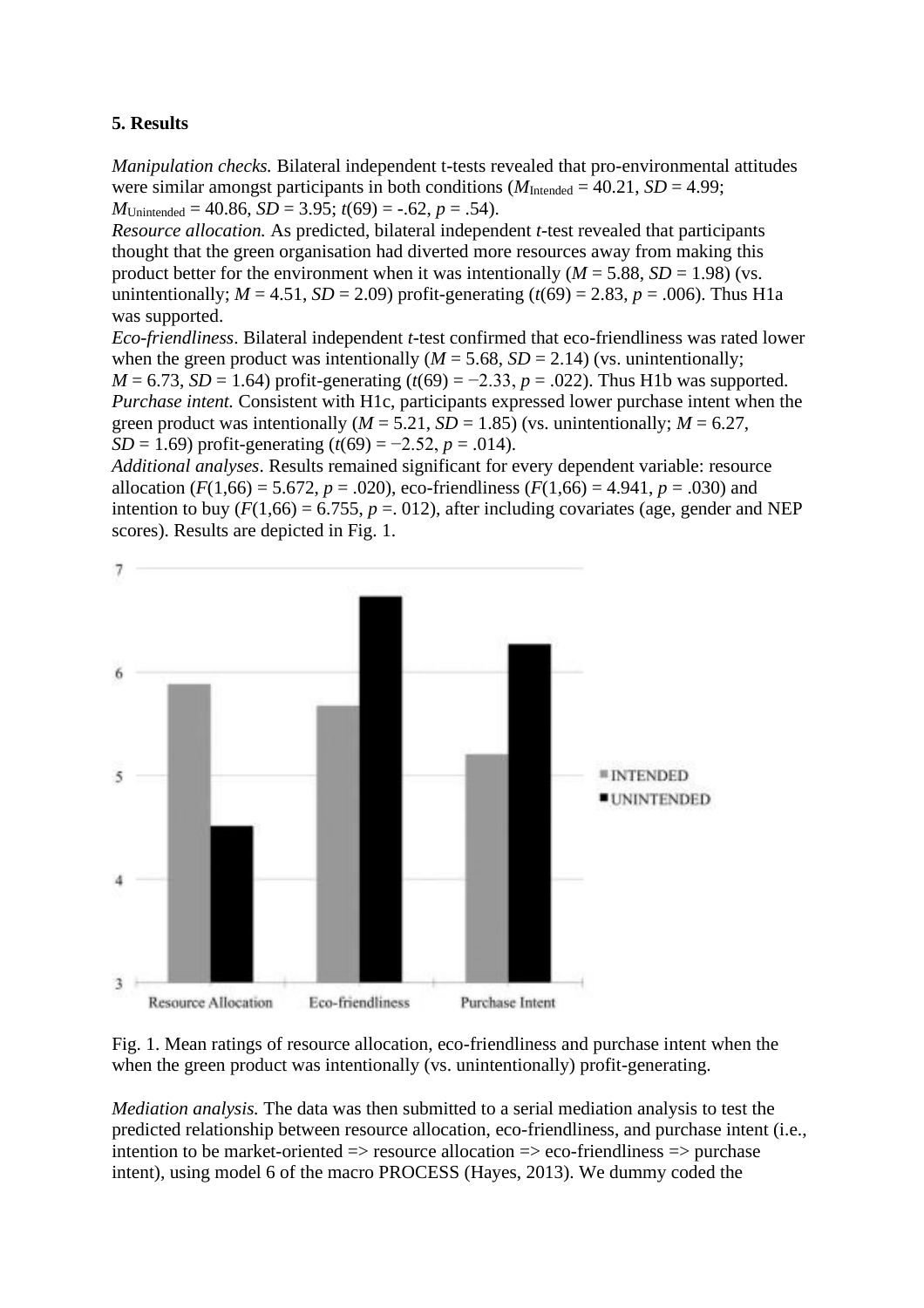conditions as follows:  $0 =$  unintended,  $1 =$  intended, we entered eco-friendliness and resource allocation as potential mediators, and the intention to purchase the green product as dependent variable. A bootstrap analysis with 5000 samples (Preacher and Hayes, 2008) indicated that the full serial mediation model using both eco-friendliness and resource allocation was significant (indirect effect =  $-.296$ , *SE* =  $.134$ , 95% *CI* =  $-.659$  to  $-.097$ ). Results of the serial mediation analysis remained significant (indirect effect = -.241, *SE* = .122, 95%  $CI = -0.505$  to  $-0.033$ ) after including covariates (age, gender and NEP scores). Additional analyses indicated that the 'reverse' model (i.e., intention to be market oriented => eco-friendliness => resource allocation => purchase intent) was not significant (indirect effect = .024,  $SE = .080$ , 95%  $CI = -.122$  to 0.163), suggesting that the predicted model best explained our data. Results from mediation analysis are depicted in [Fig.](https://www.sciencedirect.com/science/article/pii/S0959652620351015?casa_token=c8rDICaooxIAAAAA:Y6_CgbCiLB-ZMH_9qXcgqGt5K9lDXNh2iHs1rz7Nm5D30YRQfSj-eK15_h_ew-cGHIJOtLk9n5o#fig2) 2.



Fig. 2. Serial mediation model showing that when a green organisation is market-oriented because its green product is intentionally (vs. unintentionally) profit-generating, consumers infer that this organisation diverted more resources away from making this product better for the environment, which decreases its eco-friendliness and intentions to buy it  $(*p < .01;$ ∗∗*p* < .001; ∗∗∗*p* < .0001).

### **6. Discussion**

Although companies' responsibility towards society is usually presented as the main motivator to promote sustainability, a "business case" discourse has recently been described as an alternative which portrays sustainability as a win-win strategy to increase profitability (e.g., Lee, 2008; Rode et al., 2020; Windsor, 2006). There already exists a substantial body of literature dedicated towards understanding the various types of green marketing strategies (e.g., Dangelico and Vocalelli, 2017), but little is known about consumer perceptions and the underlying reasoning behind them when it comes to the trade-off between sustainability and profitability (Makov and Newman, 2016). The present research contributes to deepening our understanding of how consumers perceive a marketing strategy promoting sustainability as source of profitability, using the literature on intentionality and the zero-sum heuristic (e.g., Bhattacharjee et al., 2017; Chernev, 2007; Newman et al., 2014). The current study findings reveal that there exists a strong bias against sustainable organisations when they are presented as being intentionally market-oriented.

More specifically, this research shows that when consumers are informed that a sustainable organisation is intentionally profit-generating, they perceive it as having diverted away resources from making the product better for the environment, considering the resource allocation within the sustainable organisation as zero-sum. Applying the zero-sum heuristic, consumers considered that a product intentionally superior in one characteristic (i.e. profit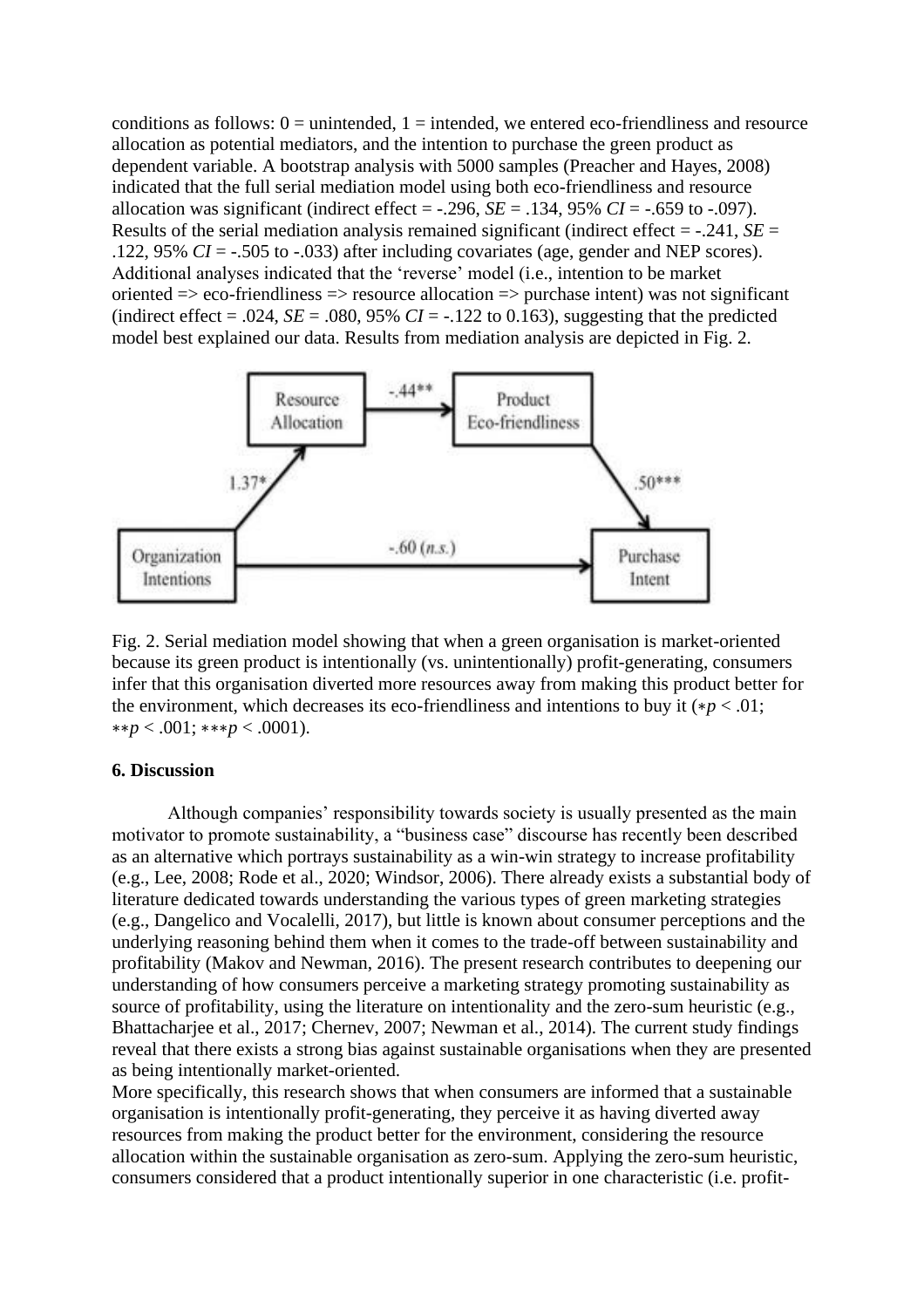maximisation) was compensated by being inferior in another characteristic (i.e. environmentally friendly). Interestingly, in the unintentional profit-generating condition, participants did not hold similar negative perceptions regarding the organisation's resource allocation, thereby suggesting that profit-generating intentions are judged more harshly even when they lead to sustainable outcomes. In both of our experimental conditions, consumers received the same information regarding the product and the fact that it was earning higher profits for the sustainable organisation than other brands, the only difference being whether this was intentional or an unintended consequence. Thus, based on intentionality, consumers made negative judgements about resource allocation, suggesting that intentionality plays an important role in consumer perceptions of resource allocation within profit-oriented sustainable organisations as zero-sum.

In addition to making judgements regarding resource allocation, consumers also perceived the product to be significantly less eco-friendly and were less likely to purchase it when it was intentionally profit-making. When the profit-generating strategy was intentional, consumers viewed the organisation as devoting less resources towards making the product sustainable, thereby perceived it to be less eco-friendly than in the unintended condition. Consumers also reported having significantly lower purchase intentions for the intentionally profit-generating product. As evidenced by the literature, we suggest that the overarching cognitive mechanism for negatively evaluating sustainable organisations that are intentionally profit-making is the strife between mixing market and communal relationships, and altruistic and profit-seeking motives (e.g., Clark and Mills, 1993; Fiske, 1992; Tetlock and McGraw, 2005). Consistent with literature, this suggests that there is a strong cognitive link in people's minds associating pro-environmental behaviour in the same mental schema as other prosocial acts such as charitable giving or blood donation (Benkler, 2011; Heyman and Ariely, 2004; Newman and Cain, 2014). Our results show that consumers prefer a sustainable organisation to not intentionally adopt a market-orientation strategy because intentions of profit-making are deemed incompatible with the idea of sustainability and such organisations are perceived as less sustainable.

Consistent with prior research, our results show that people rely on intentions for judging outcomes (e.g., Cushman, 2008; Inbar et al., 2012), and tend to equate profit intentions with negative outcomes at societal level (e.g., Bhattacharjee et al., 2017; Choi et al., 2020; Lee et al., 2017), including sustainability (Makov and Newman, 2016). By taking into account the tension between profitability and sustainability, expressing the contradiction between exchange and communal norms (e.g., Clark and Mills, 1993; Fiske, 1992; Heyman and Ariely, 2004; Tetlock and McGraw, 2005), this article demonstrates that consumers adopt a zero-sum heuristic to infer that profit-generating intentions lead to a negative evaluation of a sustainable product. In this perspective, the "win-win" strategy designed to maximise profits while minimising environmental impacts, and popularised by the "business case" discourse (e.g., Rode et al., 2020),can backfire as consumers perceive superiority on one dimension (here, profitability) as compensated by inferiority on the other one (sustainability).

From a managerial perspective, our findings shed further light on why companies have struggled to implement profitable sustainability programs in the past (Choi et al., 2020; Rode et al., 2020). Indeed, sustainable corporations looking to promote green products face consistent challenges when it comes to adopting the right marketing strategies. Consumers often report that they would prefer purchasing a green product over a less-sustainable one when "all things are equal". However, these other things are rarely equal in people's minds (e.g., Auger and Devinney 2007; Chernev and Blair, 2020; Luchs et al., 2010; Skard et al., 2020), thus setting up unique challenges for sustainable corporations (Ginsberg and Bloom, 2004). This research shows that given its negative association with sustainability, profitability is one of these unique challenges (Rode et al., 2020). However, this research also shows that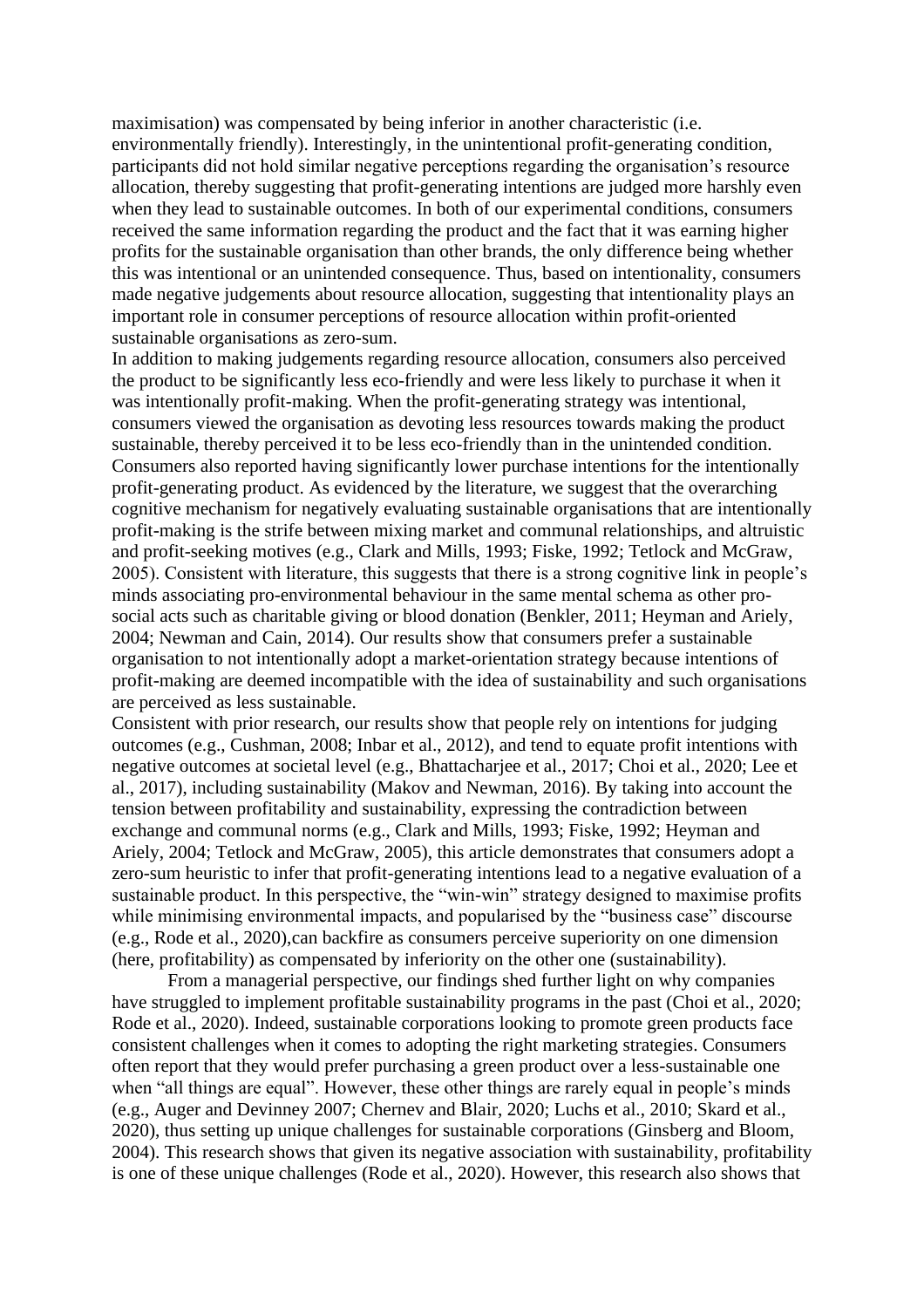the ways in which information is framed can shape consumer perceptions and how they consider sustainability, and therefore contributes to overcoming its negative association with profitability. Framing information can shape the way people consider sustainability (e.g., Asensio and Delmas, 2015; Bolderdijk et al., 2013; Delmas et al., 2013; Evans et al., 2013; Makov and Newman, 2016; Rode et al., 2020; van der Linden et al., 2015). In light of our results, our main recommendations for sustainable organisations are as follows. First, we suggest adding the intended/unintended effect to the communication toolbox in order to avoid the negative backlash experienced when aspects of market-orientation are promoted. Indeed, consumers are more likely to perceive a product as environmentally sustainable when it is unintentionally profit-generating. Sustainable organisations could use this effect to promote their commitment to sustainability. Second, our research supports the idea that sustainable organisations should emphasise the altruistic value of the green product rather than focusing on utilitarian aspects such as quality and profit-generation, which are not the main motivators for green consumers. These findings have thus important implications for sustainable organisations on how they can best communicate the environmental benefits of their products to consumers.

The results of this article need to be seen in light of certain limitations. First, our findings rely on self-reported data from participants, which have the potential to lead to bias (e.g., Cerri et al., 2019). For instance, participants are asked to self-report on whether information about intention to generate profit led to perceptions about resource allocation, rather than measure this association implicitly (e.g., Bhattacharjee et al., 2017). Second, although the findings remain similar after controlling for participants' age, gender and proenvironmental attitudes, it is possible that other factors such as income and educational background might influence their perceptions (e.g., Song et al., 2020). Our findings also prompt important questions for further research undertakings. First, it would be interesting to observe whether these negative perceptions towards profit-generating strategies among sustainable organisations hold true across different segments of green consumers and in different cultural contexts (e.g., Ceglia et al., 2015; Chwialkowska et al., 2020; González-Rodríguez et al., 2019). Second, our research utilises "sustainable organisations" in a broad sense. It would be interesting to explore whether consumer

perceptions towards profit-generating strategies vary to certain degrees between sustainable products that are generally attributed to different levels of pro-social behaviour (e.g., Engert et al., 2016; McWilliams et al., 2006). For example, consumers might perceive it to be more acceptable to adopt a profit-generating strategy with green automobiles rather than with a product that reduces plastic that would otherwise damage marine wildlife. We see these as important avenues for further research in this area.

### **7. Conclusion**

The present research contributes to the literature on how consumer perceptions play an important role in the success of green-marketing strategies (Chamorro and Bañegil, 2006; Dangelico and Vocalelli, 2017). To our knowledge, this research presents one of the first investigations of consumer perceptions towards the effects of intentionality of profit-making behaviour within sustainable organisations (Makov and Newman, 2016). These results are informative to sustainable organisations seeking to market their products in terms of developing effective marketing strategies , and have important implications for sustainable organisations in terms of how they promote themselves and market their products to consumers. This research finds a strong bias against sustainable organisations when they promote themselves as being intentionally profit-generating. In other words, intentions of profit-making being deemed incompatible with the idea of sustainability, such organisations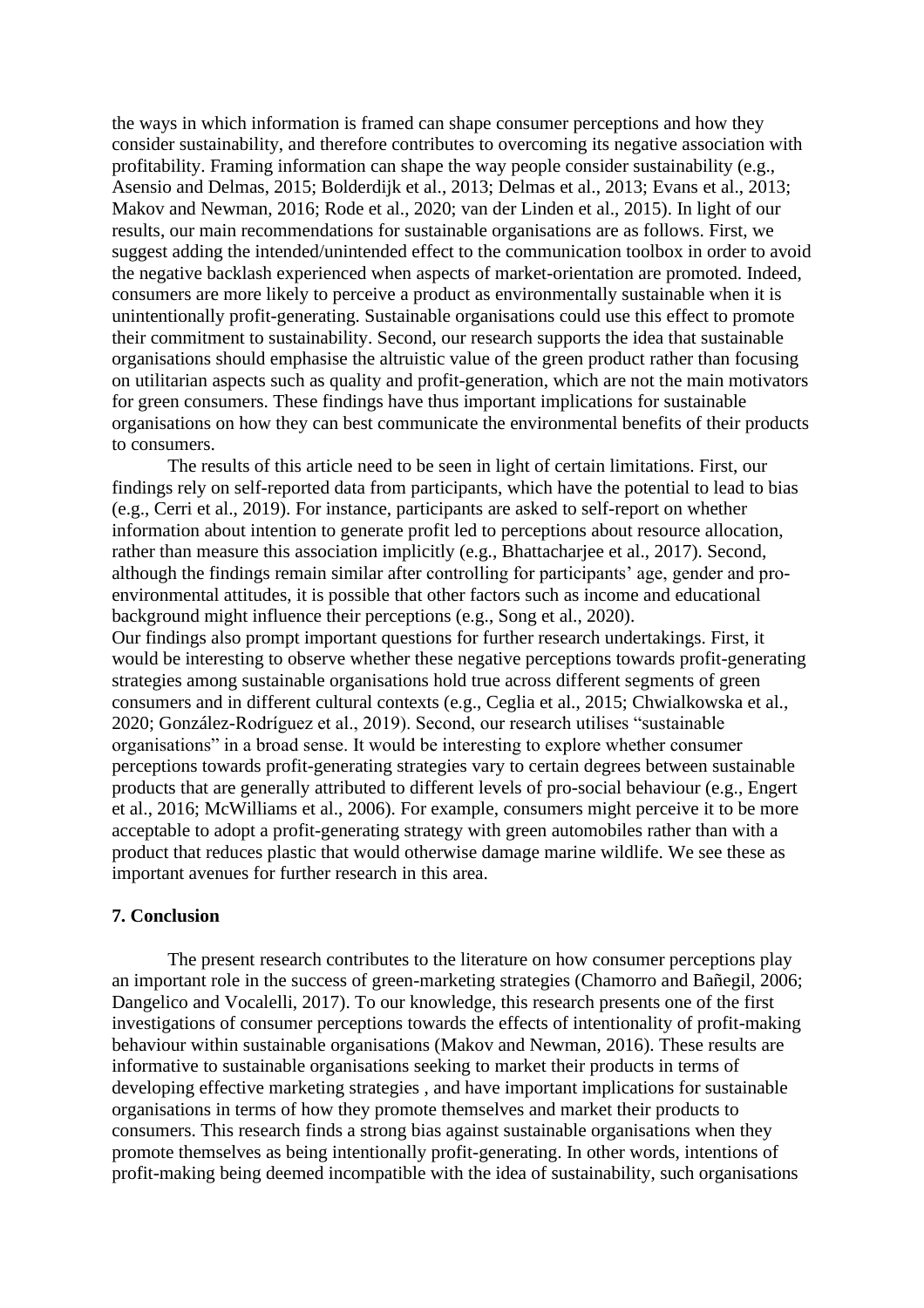are perceived as less sustainable. This research also shows that when sustainable organisations suggest that their product is intentionally profit-generating, consumers respond negatively and are less likely to purchase this green product. They are also more likely to infer that the company invested fewer resources in eco-friendliness. In other words, consumers adopt a zero-sum heuristic (Bhattacharjee et al., 2017) and tend to think that, when a sustainable organisation is superior on the profitability dimension, it is compensated by an inferiority on the sustainability dimension. Consumer perceptions regarding the intention behind sustainable organisations pursuing a strategy that promotes marketorientation, can thus play an important role in the evaluation of sustainable products (Newman et al., 2014). As sustainable organisations can be negatively perceived when their products are intentionally profit-making, it is suggested that profits should be presented as unintended consequences of production to be judged less harshly.

## **Financial disclosure**

The authors declare that no competing interests exist.

# **Funding**

This study was funded by the London School of Economics and Political Science (Department of Psychological and Behavioural Science).

# **CRediT authorship contribution statement**

**Jayani Chakravarti:** Conceptualization, Writing - original draft, Writing - review & editing. **Frédéric Basso:** Conceptualization, Methodology, Formal analysis, Investigation, Resources, Writing - original draft, Writing - review & editing, Visualization, Supervision, Project administration, Funding acquisition.

## **Declaration of competing interest**

The authors declare that they have no known competing financial interests or personal relationships that could have appeared to influence the work reported in this paper.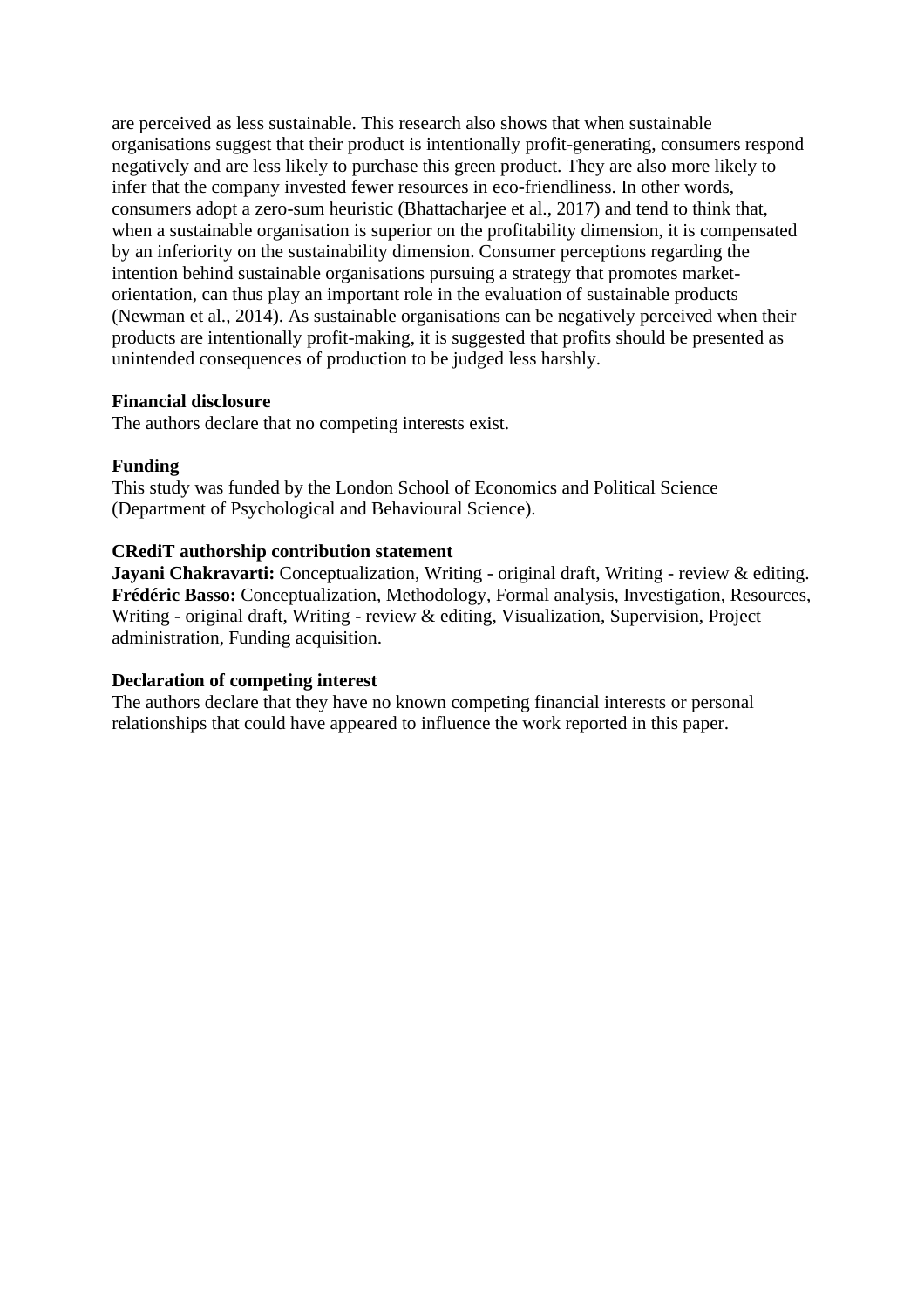# **Appendix A. Experimental stimuli**

### *Intended condition*

NetRetail is an environmentally sustainable organization that manufactures a range of ecofriendly household products. One of NetRetail's biggest sectors is household cleaning products such as detergents and cleaning sprays. In a meeting with the CEO of NetRetail, the Vice President of R&D, Joe Smith, announces that the R&D team has been working for months on developing a new formula for dishwashing soap.

Joe Smith states, 'As we initially intended, this new dishwashing soap is significantly more profit-generating than competing brands.' Results analyzed by independent agencies confirm that the new dish soap is indeed making more money for NetRetail than any other brand in the marketplace.

### *Unintended condition*

NetRetail is an environmentally sustainable organization that manufactures a range of ecofriendly household products. One of NetRetail's biggest sectors is household cleaning products such as detergents and cleaning sprays. In a meeting with the CEO of NetRetail, the Vice President of R&D, Joe Smith, announces that the R&D team has been working for months on developing a new formula for dishwashing soap.

Joe Smith states, 'As an unintended consequence, this new dishwashing soap is significantly more profit-generating than competing brands.' Results analyzed by independent agencies confirm that the new dish soap is indeed making more money for NetRetail than any other brand in the marketplace.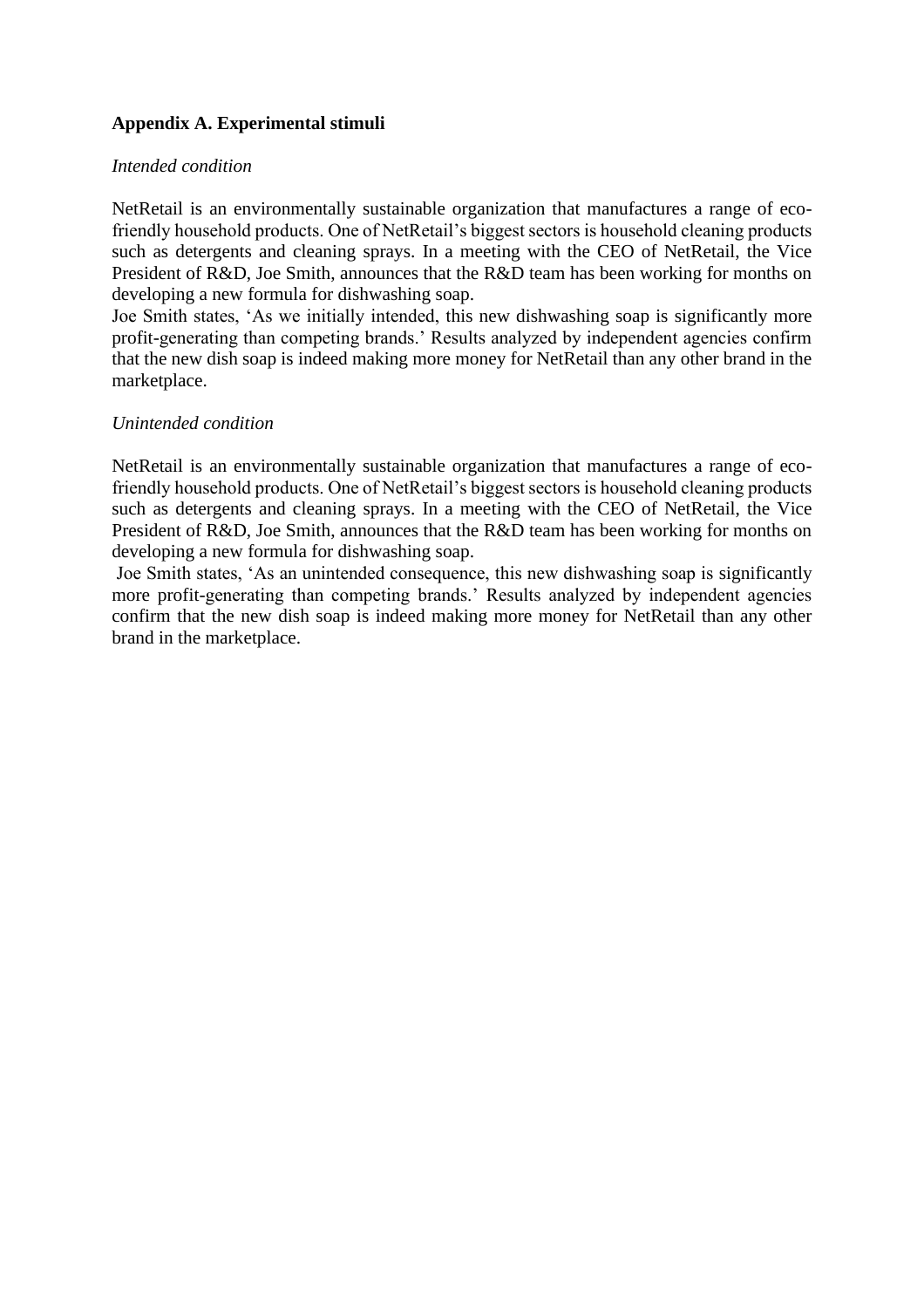# **References**

J. Aaker, K.D. Vohs, C. Mogilner Nonprofits are seen as warm and for-profits as competent: firm stereotypes matter J. Consum. Res., 37 (2010), pp. 224-237

O.I. Asensio, M.A. Delmas Nonprice incentives and energy conservation Proc. Natl. Acad. Sci. Unit. States Am., 112 (6) (2015), pp. E510-E515

P. Auger, T.M. Devinney Do what consumers say matter? The misalignment of preferences with unconstrained ethical intentions J. Bus. Ethics, 76 (4) (2007), pp. 361-383

Y. Benkler The unselfish gene Harv. Bus. Rev., 89 (7/8) (2011), pp. 76-85

A. Bhattacharjee, J. Dana, J. Baron Anti-profit beliefs: how people neglect the societal benefits of profit J. Pers. Soc. Psychol., 113 (5) (2017), p. 671

J.W. Bolderdijk, L. Steg, E.S. Geller, P.K. Lehman, T. Postmes Comparing the effectiveness of monetary versus moral motives in environmental campaigning Nat. Clim. Change, 3 (4) (2013), pp. 413-416

G.D. Bruton, D. Ahlstrom, H.L. Li Institutional theory and entrepreneurship: where are we now and where do we need to move in the future? Enterpren. Theor. Pract., 34 (3) (2010), pp. 421-440

D. Ceglia, S.H. de Oliveira Lima, Á.L. Leocádio An alternative theoretical discussion on cross-cultural sustainable consumption Sustain. Dev., 23 (6) (2015), pp. 414-424

J. Cerri, J. Thøgersen, F. Testa Social desirability and sustainable food research: a systematic literature review Food Qual. Prefer., 71 (2019), pp. 136-140

A. Chamorro, T.M. Bañegil Green marketing philosophy: a study of Spanish firms with ecolabels Corp. Soc. Responsib. Environ. Manag., 13 (1) (2006), pp. 11-24

A. Chernev Jack of all trades or master of one? Product differentiation and compensatory reasoning in consumer choice J. Consum. Res., 33 (4) (2007), pp. 430-444

A. Chernev, S. Blair When sustainability is not a liability: the halo effect of marketplace morality J. Consum. Psychol. (2020), [10.1002/jcpy.1195](https://doi.org/10.1002/jcpy.1195)

E. Choi, E. Kim, I. Kim, I. Choi Attitude toward social enterprises: a comparison between for-profit and social enterprise employees Sustainability, 12 (7) (2020), p. 2720

A. Chwialkowska, W.A. Bhatti, M. Glowik The influence of cultural values on proenvironmental behavior J. Clean. Prod. (2020), p. 122305

M.S. Clark, J. Mils The difference between communal and exchange relationships: what it is and is not Pers. Soc. Psychol. Bull., 19 (6) (1993), pp. 684-691

F. Cushman Crime and punishment: Distinguishing the roles of causal and intentional analyses in moral judgment Cognition, 108 (2) (2008), pp. 353-380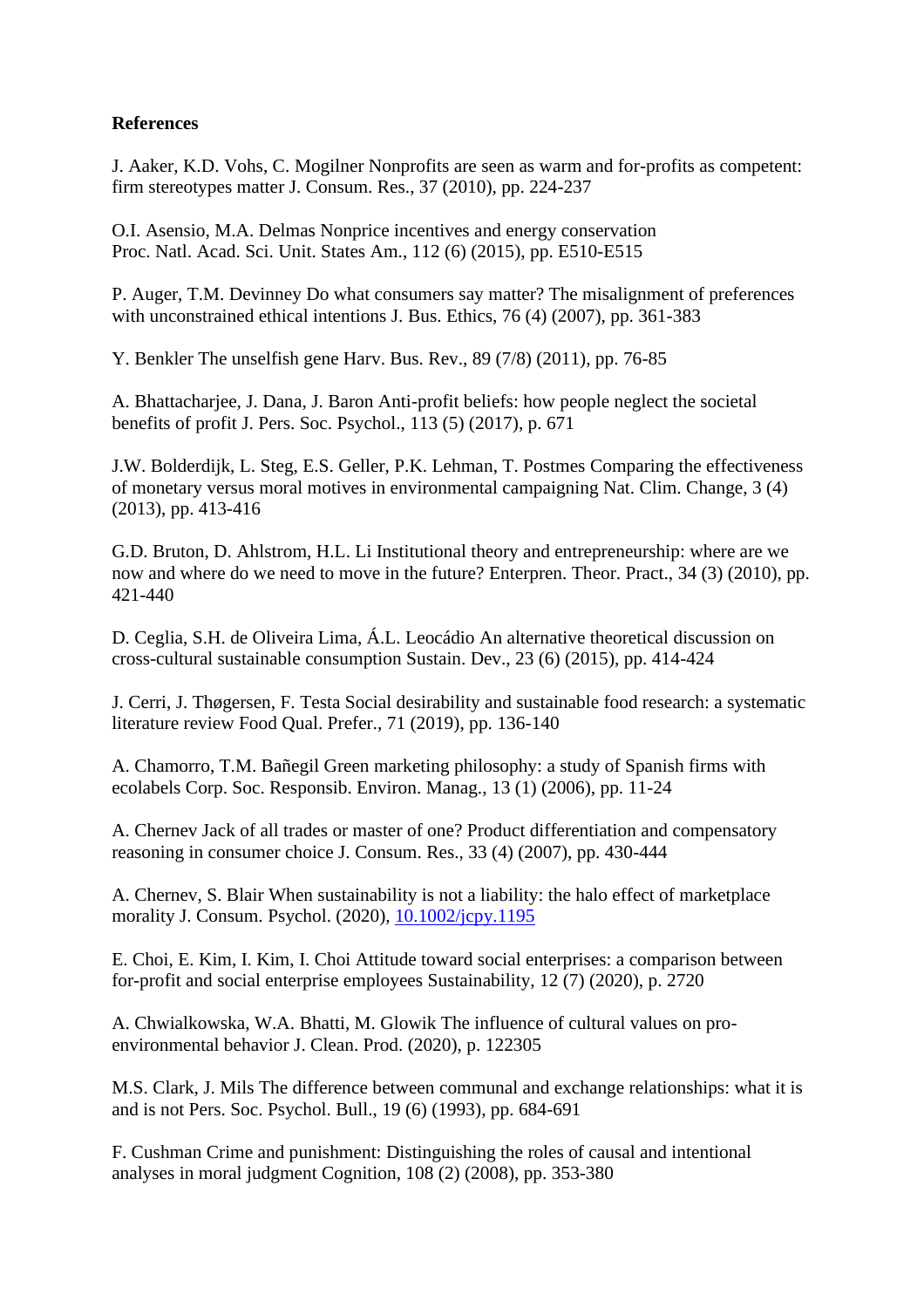R.M. Dangelico, D. Vocalelli "Green Marketing": an analysis of definitions, strategy steps, and tools through a systematic review of the literature J. Clean. Prod., 165 (2017), pp. 1263- 1279

M.A. Delmas, V.C. Burbano The drivers of greenwashing Calif. Manag. Rev., 54 (1) (2011), pp. 64-87

R.E. Dunlap, K.D. Van Liere, A.G. Mertig, R.E. Jones New trends in measuring environmental attitudes: measuring endorsement of the New Ecological Paradigm: a revised NEP scale J. Soc. Issues, 56 (3) (2000), pp. 425-442

S. Engert, R. Rauter, R.J. Baumgartner Exploring the integration of corporate sustainability into strategic management: a literature review J. Clean. Prod., 112 (2016), pp. 2833-2850

L. Evans, G.R. Maio, A. Corner, C.J. Hodgetts, S. Ahmed, U. Hahn Self-interest and proenvironmental behaviour Nat. Clim. Change, 3 (2) (2013), pp. 122-125

A.P. Fiske The four elementary forms of sociality: framework for a unified theory of social relations Psychol. Rev., 99 (4) (1992), pp. 689-723

B.S. Frey, R. Jegen Motivation crowding theory J. Econ. Surv., 15 (5) (2001), pp. 589-611

J.P. Friesen, A.C. Kay, R.P. Eibach, A.D. Galinsky Seeking structure in social organization: compensatory control and the psychological advantages of hierarchy J. Pers. Soc. Psychol., 106 (4) (2014), pp. 590-608

J.M. Ginsberg, P.N. Bloom Choosing the right green marketing strategy MIT Sloan Manag. Rev., 46 (1) (2004), pp. 79-84

U. Gneezy, A. Rustichini A fine is a price J. Leg. Stud., 29 (1) (2000), pp. 1-17

S.K. Goh, M.S. Balaji Linking green skepticism to green purchase behavior J. Clean. Prod., 131 (2016), pp. 629-638

M.R. González-Rodríguez, M.C. Díaz-Fernández, S. Biagio The perception of socially and environmentally responsible practices based on values and cultural environment from a customer perspective J. Clean. Prod., 216 (2019), pp. 88-98

J. Heyman, D. Ariely Effort for payment: a tale of two markets Psychol. Sci., 15 (11) (2004), pp. 787-793

Y. Inbar, D.A. Pizarro, F. Cushman Benefiting from misfortune: when harmless actions are judged to be morally blameworthy Pers. Soc. Psychol. Bull., 38 (2012), pp. 52-62

Z.S. Johnson, H. Mao, S. Lefebvre, J. Ganesh Good guys can finish first: how brand reputation affects extension evaluations J. Consum. Psychol., 29 (4) (2019), pp. 565-583

J. KnobeThe concept of intentional action: a case study in the uses of folk psychology Phil. Stud., 130 (2) (2006), pp. 203-231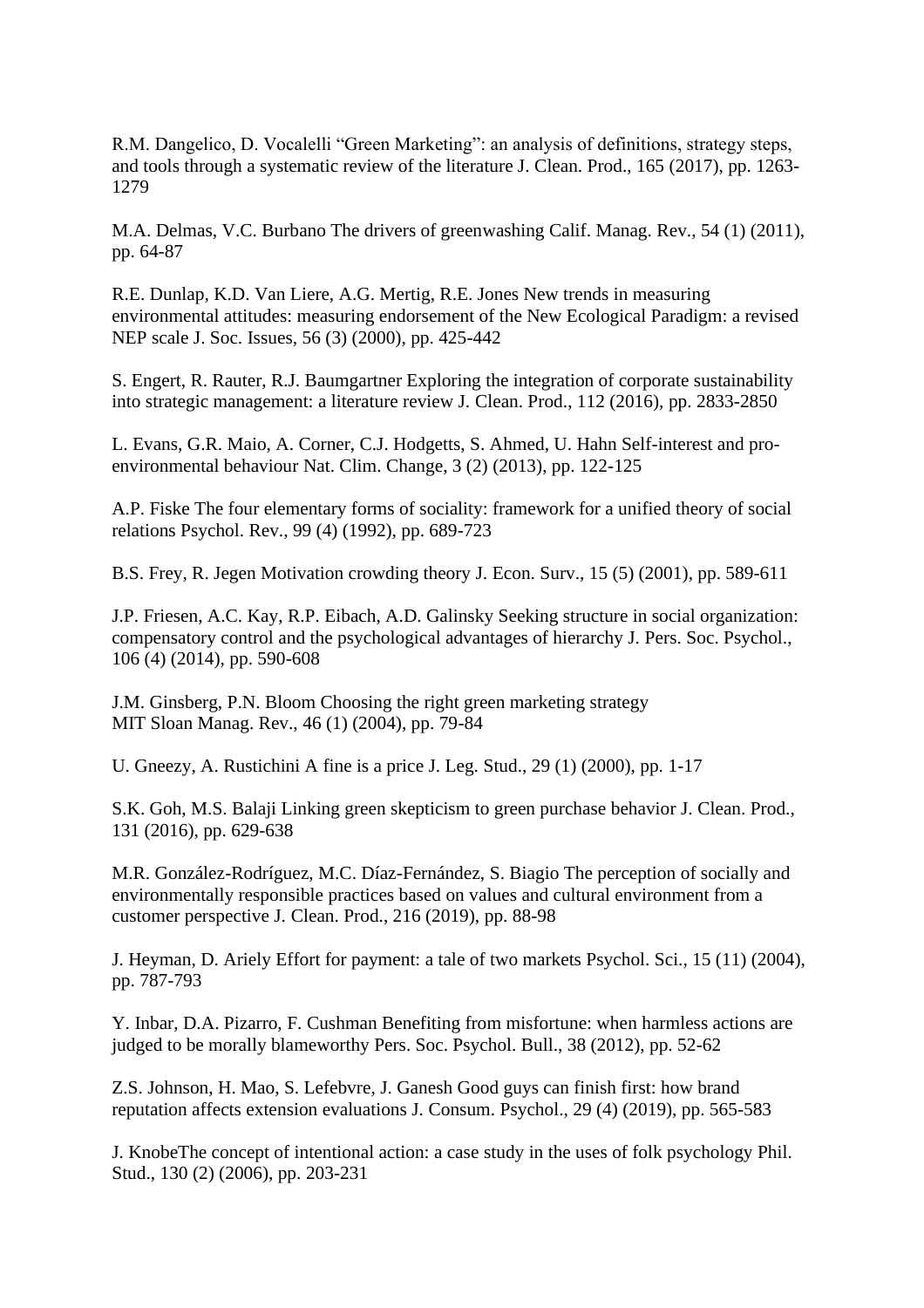A. Länsiluoto, M. JärvenpääGreening the balanced scorecard Bus. Horiz., 53 (4) (2010), pp. 385-395

M.D.P. Lee A review of the theories of corporate social responsibility: its evolutionary path and the road ahead Int. J. Manag. Rev., 10 (1) (2008), pp. 53-73

S. Lee, L.E. Bolton, K.P. Winterich To profit or not to profit? The role of greed perceptions in consumer support for social ventures J. Consum. Res., 44 (4) (2017), pp. 853-876

M.G. Luchs, R.W. Naylor, J.R. Irwin, R. Raghunathan The sustainability liability: potential negative effects of ethicality on product preference J. Market., 74 (5) (2010), pp. 18-31

A. McWilliams, D.S. Siegel, P.M. Wright Corporate social responsibility: strategic implications J. Manag. Stud., 43 (1) (2006), pp. 1-18

T. Makov, G.E. Newman Economic gains stimulate negative evaluations of corporate sustainability initiatives Nat. Clim. Change, 6 (9) (2016), pp. 844-846

W. Mason, S. Suri Conducting behavioral research on Amazon's Mechanical Turk Behav. Res. Methods, 44 (1) (2012), pp. 1-23

C. Mellström, M. Johannesson Crowding out in blood donation: was Titmuss right? J. Eur. Econ. Assoc., 6 (4) (2008), pp. 845-863

R. Muradian, M. Arsel, L. Pellegrini, F. Adaman, B. Aguilar, B. Agarwal, *et al.* Payments for ecosystem services and the fatal attraction of win-win solutions: PES & fatal attraction of win-win solutions Conservation Letters, 6 (4) (2013), pp. 274-279

G.E. Newman, D.M. Cain Tainted altruism: when doing some good is evaluated as worse than doing no good at all Psychol. Sci., 25 (3) (2014), pp. 648-655

G.E. Newman, M. Gorlin, R. Dhar When going green backfires: how firm intentions shape the evaluation of socially beneficial product enhancements J. Consum. Res., 41 (3) (2014), pp. 823-839

J. Rode, N. Heinz, M. Le Menestrel, G. Cornelissen How to encourage business professionals to adopt sustainable practices? Experimental evidence that the 'business case'discourse can backfire J. Clean. Prod. (2020), Article 124618

S. Schaltegger, J. Hörisch In search of the dominant rationale in sustainability management: legitimacy-or profit-seeking? J. Bus. Ethics, 145 (2) (2017), pp. 259-276

S. Skard, S. Jørgensen, L.J.T. Pedersen When is sustainability a liability, and when is it an asset? Quality inferences for core and peripheral attributes J. Bus. Ethics (2020), pp. 1-24, [10.1007/s10551-019-04415-1](https://doi.org/10.1007/s10551-019-04415-1)

H. Song, N.A. Lewis Jr., M.T. Ballew, M. Bravo, J. Davydova, H.O. Gao, *et al.* What counts as an "environmental" issue? Differences in issue conceptualization by race, ethnicity, and socioeconomic status J. Environ. Psychol. (2020), Article 101404